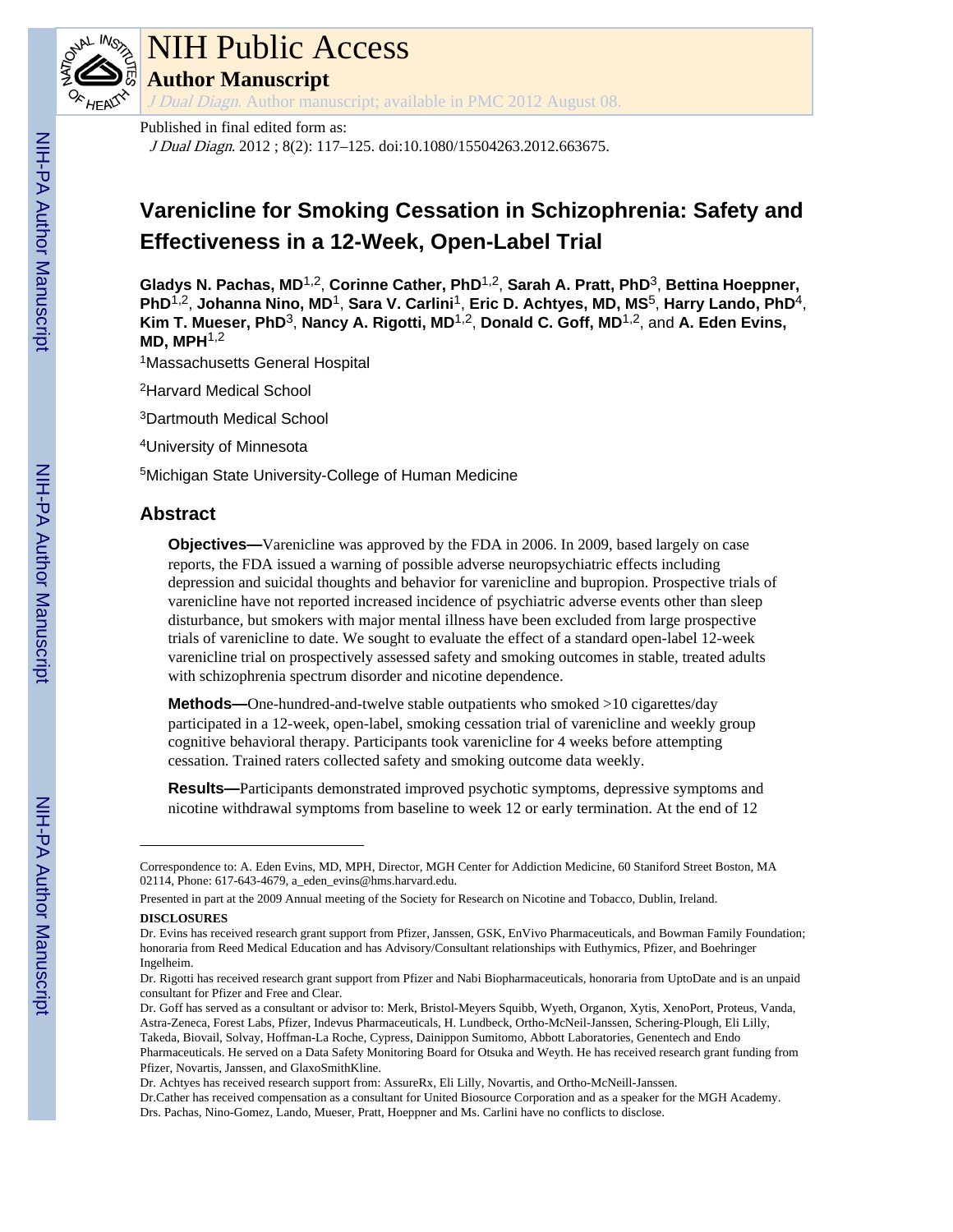weeks open label treatment, the 14- and 28-day continuous abstinence rates were 47.3 and 34%, respectively. Expired CO declined significantly during treatment in those who did not achieve abstinence.

**Conclusions—**This prospective study suggests that varenicline may be well-tolerated and effective for smoking cessation in combination with group CBT in stable outpatients with schizophrenia, a group with high rates of smoking and smoking-attributable morbidity and mortality.

#### **Keywords**

Schizophrenia; smoking cessation; varenicline; CBT; open label; adverse events

# **INTRODUCTION**

People with schizophrenia are up to 5 times more likely to smoke, smoke more cigarettes per day, self-administer higher doses of nicotine per cigarette, and have 2–6 times greater mortality from smoking-related diseases than those in the general population (de Leon & Diaz, 2005; Hennekens, Hennekens, Hollar, & Casey, 2005; Mauer, 2006; Olincy, Young, & Freedman, 1997; Williams, et al., 2010). While tobacco smoking is a critically important and modifiable risk factor (Bobes, Arango, Garcia-Garcia, & Rejas, 2010), nicotine dependence treatment often goes unaddressed for smokers with mental illness (Mauer, 2006; Prochaska, 2010).

Varenicline is a partial alpha4beta2 nicotine acetylcholine receptor (NAChR) agonist and full alpha7 NAChR agonist that is both effective and cost effective for smoking cessation (Aubin, et al., 2008; Gonzales, et al., 2006; Jorenby, et al., 2006; Keating & Lyseng-Williamson, 2010; Mihalak, Carroll, & Luetje, 2006; Nakamura, et al., 2007; Niaura, et al., 2008; Nides, et al., 2006; Oncken, et al., 2006; Rigotti, et al., 2010; Stapleton, et al., 2008; Tsai, et al., 2007; Wang, et al., 2009). Although varenicline has been well tolerated with respect to psychiatric adverse events in all controlled trials published to date (Gonzales, et al., 2006; Jorenby, et al., 2006; Nakamura, et al., 2007; Niaura, et al., 2008; Nides, et al., 2006; Oncken, et al., 2006; Rigotti, et al., 2010; Tsai, et al., 2007; Tsukahara, Noda, & Saku, 2010; Wang, et al., 2009), and a pooled analysis of placebo-controlled varenicline trials revealed no relative increase in psychiatric symptoms other than sleep disturbances in varenicline-treated subjects (Tonstad, Davies, Flammer, Russ, & Hughes, 2010), postmarketing case reports of psychiatric adverse events in smokers taking varenicline prompted an FDA mandated warning of neuropsychiatric symptoms, including hostility, agitation, depressed mood, and suicidal behavior to be included in prescribing information for varenicline. Large controlled trials to date have excluded smokers with current psychiatric illness.

In smokers with psychiatric illness, uncontrolled case reports have reported negative (Freedman, 2007; Kohen & Kremen, 2007; May & Rose, 2010; Purvis, Mambourg, Balvanz, Magallon, & Pham, 2009) and positive psychiatric tolerability effects (Anghelescu, 2009; Dutra, Stoeckel, Carlini, Pizzagalli, & Evins, 2011; Evins & Goff, 2008; Fatemi, 2008; Grosshans, Mutschler, Hermann, Mann, & Diehl, 2009; Weiner, et al., 2011). These reports have been followed by larger retrospective studies (McClure, et al., 2010; McClure, et al., 2009; Stapleton, et al., 2008), and small prospective open-label trials of varenicline in stable, treated outpatients with schizophrenia and depression that have reported generally good tolerability of varenicline with respect to psychiatric symptoms (Philip, Carpenter, Tyrka, Whiteley, & Price, 2009; Smith, et al., 2009). Because large, prospective trials of varenicline have excluded smokers with major psychiatric illness, they may have failed to detect common psychiatric adverse events in such smokers who may be more vulnerable to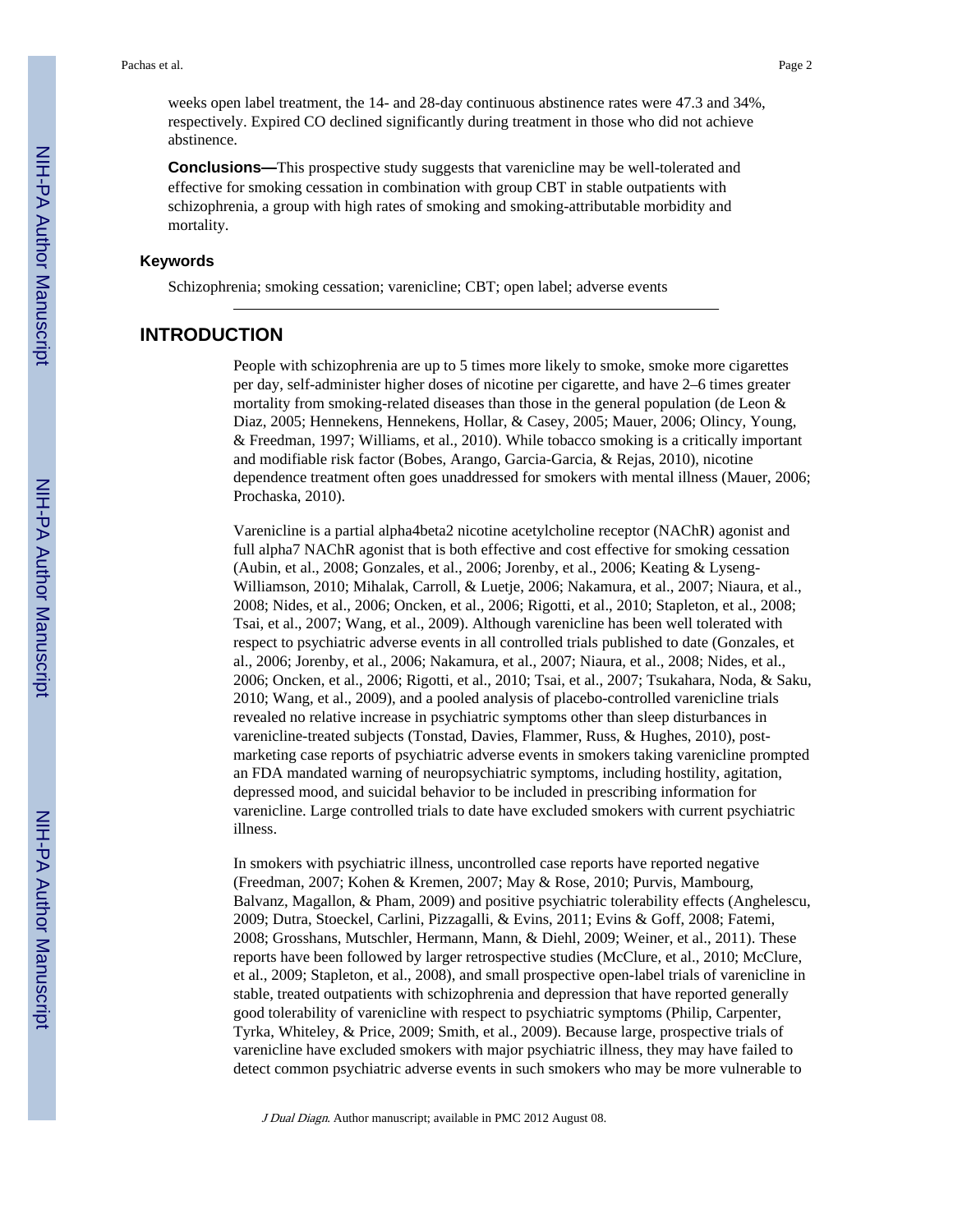psychiatric adverse events. Although few data are available on safety of varenicline in those with schizophrenia, access to varenicline for smokers with schizophrenia is being commonly restricted in formularies around the United States due to safety concerns. We undertook an interim analysis of a large, 12-week, open-label trial of varenicline and weekly group cognitive behavioral therapy (CBT) in order to evaluate prospectively assessed psychiatric symptoms, adverse events and smoking outcomes in stable outpatient smokers with schizophrenia during treatment with varenicline and CBT (Culhane, et al., 2008).

# **METHOD**

A 12-week, open-label, trial of varenicline and weekly group CBT for smoking cessation was conducted as part of a 40-week, double-blind, placebo-controlled, relapse-prevention trial in stable outpatient smokers with schizophrenia from April 2008 to July 2010 at Massachusetts General Hospital, Dartmouth Psychiatric Research Center, and Michigan State University in partnership with local mental health centers. The results of the relapse prevention phase of the trial will be reported elsewhere. This study was conducted in compliance with the ethical principles of the Declaration of Helsinki, the U.S. Food and Drug Administration guidelines and the International Conference on Harmonization Good Clinical Practices Guidelines. Human subjects review boards at each site approved the study, and participants provided written informed consent prior to initiation of study procedures.

#### **Participants**

Participants were women and men aged 18–70 with a DSM-IV-TR diagnosis of schizophrenia or schizoaffective disorder; smoked  $\overline{10}$  cigarettes/day; were clinically stable on a stable dose of antipsychotic medication for 1 month; had expired carbon monoxide (CO) >9ppm; and expressed a desire to quit smoking. Exclusion criteria were unstable medical illness; diagnosis of dementia or substance use disorder other than nicotine or caffeine in the prior 6 months, or hospitalization for suicidal ideation in the prior 12 months.

#### **Intervention**

The intervention was varenicline 0.5 mg/day for 3 days, 0.5 mg bid for 4 days, then 1 mg twice daily for 11 weeks and weekly, one-hour, manualized, cognitive behavioral therapy smoking cessation groups based on the Freedom From Smoking program (American Lung Association), tailored for smokers with schizophrenia (Evins, et al., 2007; Evins, et al., 2005). In order to allow assessment of the effect of varenicline on psychiatric symptoms and treatment emergent adverse events (TEAE's) in this population while minimizing confounding effects of nicotine withdrawal, the target quit date was set for week 4–5, and psychiatric symptoms are reported for the one-month period prior to the smoking cessation attempt and the two-month period of smoking abstinence or reduction following the smoking cessation attempt.

#### **Assessments**

Assessments included smoking and medical history, Fagerstrom Test for Nicotine Dependence (FTND) (Heatherton, Kozlowski, Frecker, & Fagerstrom, 1991), laboratory assessment, including pregnancy test, cotinine and urine drug screen at baseline, self-report of smoking behavior, end-expiratory CO measurement, assessment of nicotine withdrawal symptoms with the Wisconsin Smoking Withdrawal Scale (WSWS) (Welsch, et al., 1999), of depressive symptoms with the Calgary Depression Scale for Schizophrenia (CDSS) (Addington, Addington, & Maticka-Tyndale, 1993) and adverse event (AE) inquiry, including general inquiry and specific query about common nicotine withdrawal symptoms and commonly reported AE's with varenicline: headache, nausea, vomiting, tachycardia,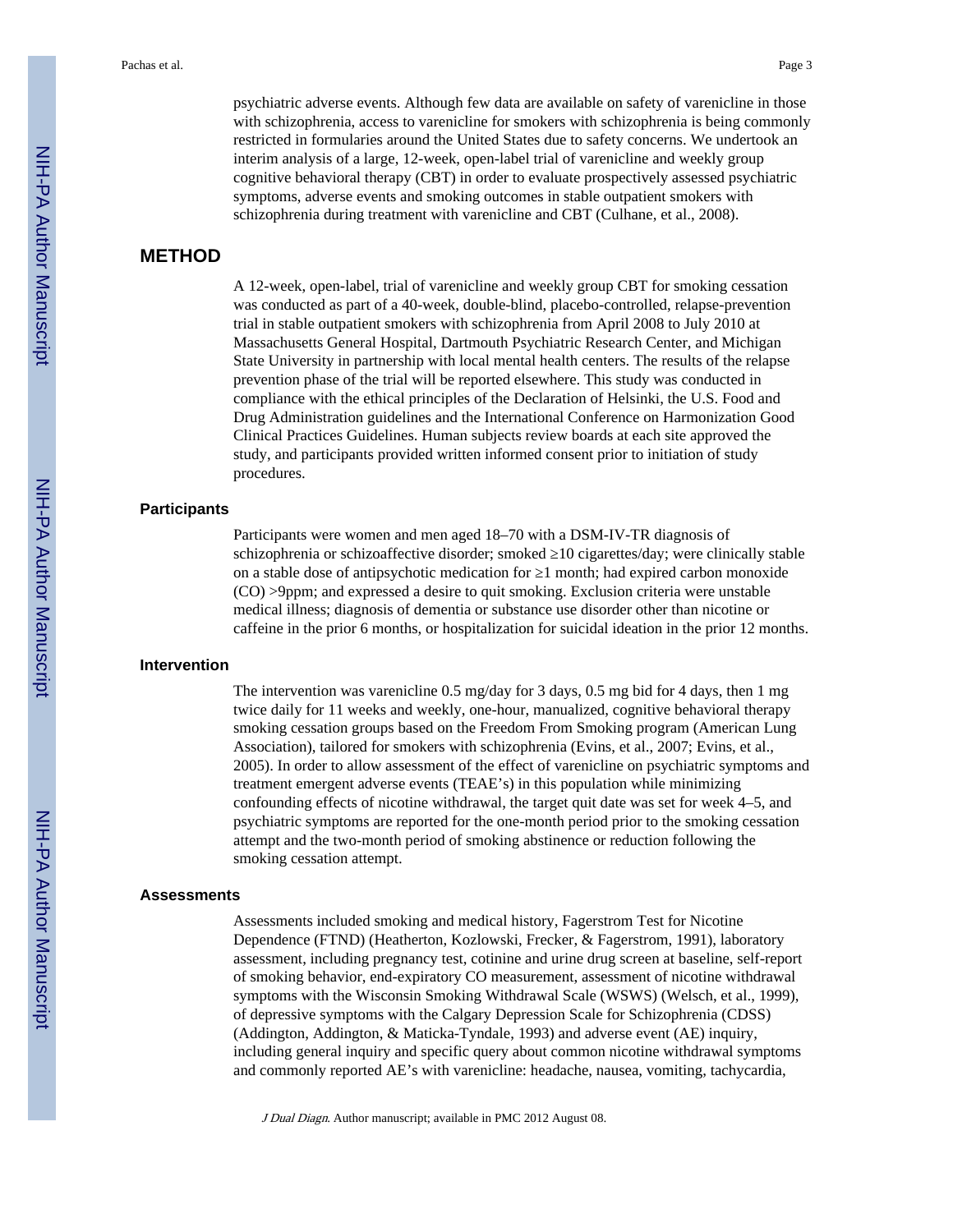excitement, agitation, anxiety, insomnia, and irritability. Clinician ratings of psychiatric symptoms with the Brief Psychiatric Rating Scale (BPRS) (Overall & Gorham, 1962) and Schedule for the Assessment of Negative Symptoms (SANS) (Andreasen, 1989) were performed at baseline and week 12 or early termination (ET) to assess general psychiatric symptoms. Participants who terminated the study early were asked to complete an early termination assessment of safety and efficacy outcomes. Seven-day point prevalence abstinence at each visit was defined as self-report of smoking no cigarettes for the prior 7 days and expired CO<9 ppm (Hughes, et al., 2003). Continuous abstinence was defined as consecutive weeks of biochemically verified 7-day point prevalence abstinence.

#### **Analysis**

The total sample to be enrolled is 324. We undertook an interim analysis when approximately 1/3 of the sample had been enrolled, when paired t-tests would have sufficient ( $0.80$ ) statistical power to detect effects of d=0.30 or larger, assuming a medium correlation (0.50) between the pre- and post-treatment measures.

To test for change over time in safety outcomes measured at baseline and end of treatment only, we conducted paired t-tests. Only those with two assessments were included. Effects were considered significant if two-sided p<0.05.

To test for temporal trends in assessments performed weekly, we conducted repeated measures analyses, fitting an intercept and a linear trend. Statistically significant trends over time were interpreted as evidence of change in the dependent variable over time. To address the problem of multiple significance testing (i.e., we were interested in the temporal trends of 14 variables that were assessed on a weekly basis), we adjusted  $p$ -values by controlling the expected proportion of falsely rejected hypotheses, that is, the false discovery rate, as described by Benjamini and Hochberg (1995). We used mixed effects models for normally distributed outcome variables, and generalized estimating equations (GEE) (Liang & Zeger, 1986; Zeger & Liang, 1986) for Poisson-distributed and binary outcome variables. An AR1 structure was used to model serial dependence, allowing different correlation matrices per site, and using robust (i.e., "sandwich") standard error estimates

Prior to the repeated measures analyses, we assessed retention biases using GEE analyses to predict retention, coded as a binary outcome (retained vs. not retained), across the 13 weekly assessments. As predictors of retention, we used baseline demographic descriptors, biological descriptors, and indices of nicotine dependence. Significant predictors of retention were included as covariates in all repeated measures analyses to adjust for retention biases (Graham, 2009) We also tested whether the outcome variables of interest were confounded with retention by using their week 1 values as predictors of retention. Two baseline descriptors were related to retention over time: weight and "age started smoking". The main effect on retention was not significant for either variable, but the interaction effect of "age started smoking" with time was significant, and retention patterns diverged towards the end of the study such that participants who started smoking earlier were increasingly less likely to be retained. We thus included "age started smoking" as a control variable in all analyses. Of the week 1 measures, only the WSWS subscale score "Difficulty Concentrating" was related to retention over time, however, participants with greater difficulty concentrating were initially retained at a higher rate but had a higher rate of study drop-out over the span of the 12 weeks, such that these two effects cancelled each other out. Thus, analyses were not controlled for difficulty concentrating at week 1. Finally, because dropout from smoking cessation trials among those unable to quit smoking can be high, we evaluated safety outcomes first in the entire cohort, and then separately among those who dropped out vs. those who were retained in order to look for predictors of dropout other than failure to attain abstinence. For analyses of two- and four-week continuous abstinence rates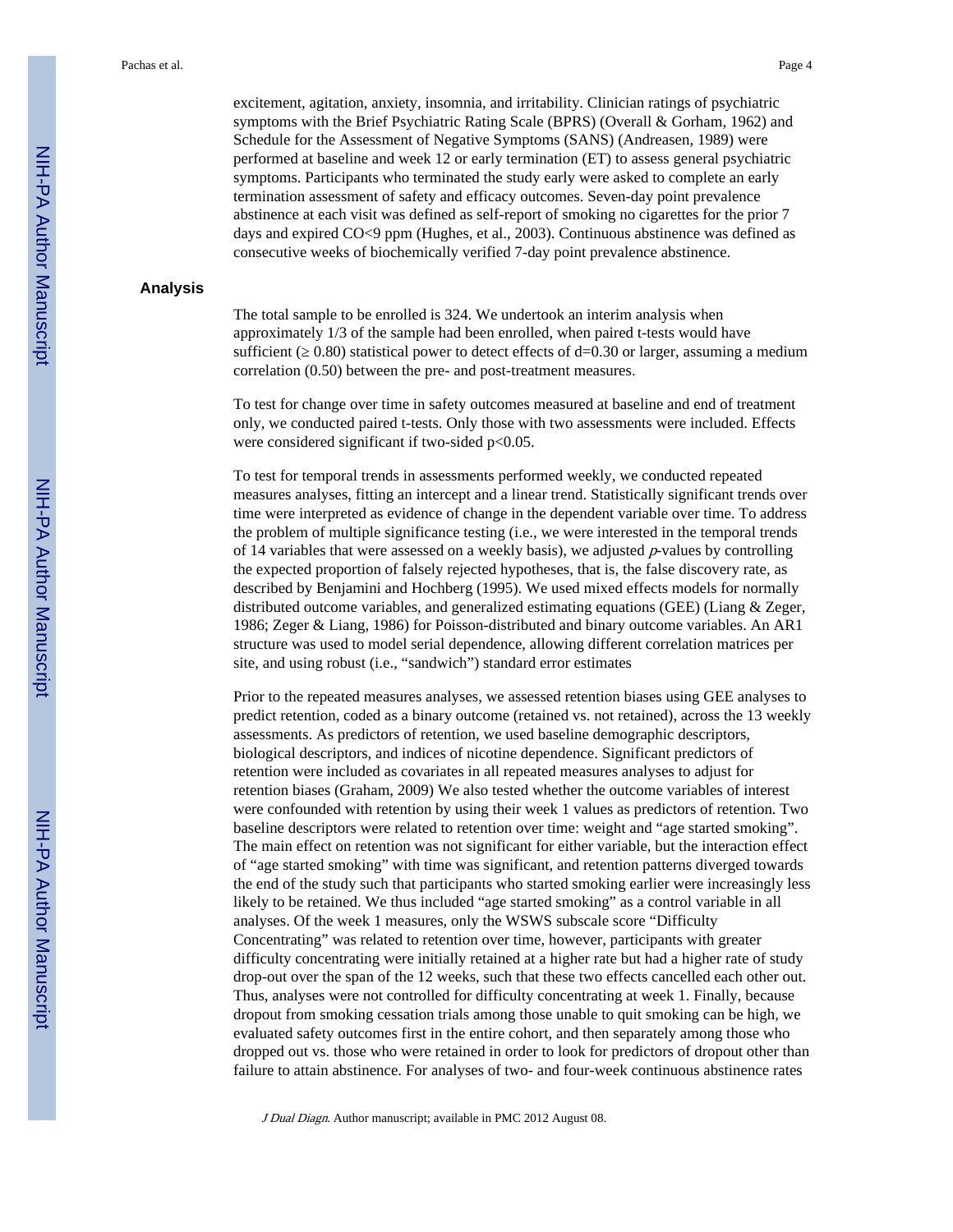at the end of treatment, participants who were not available to provide a CO measurement at a given timepoint were considered to be smokers at that timepoint.

# **RESULTS**

#### **Participants**

Of 142 participants who completed the informed consent process, 16 did not meet inclusion criteria, and 14 withdrew consent prior to initiation. One hundred and twelve participants initiated study procedures and were included in this analysis. See Figure 1. Participants were, on average, 47 years of age with 12 years of education, smoked over 20 cigarettes per day and had moderate to severe nicotine dependence (FTND =  $6.1$  (1.9)). See Table 1. Thirty-seven participants (33%) discontinued treatment prior to week 12. For those who discontinued, the mean time point of discontinuation was 5.1 weeks, (range  $1 - 12$  weeks) just after the quit date. Twenty-eight of the 37 participants who dropped out (77%) completed early termination assessments.

#### **Psychiatric Symptoms and Nicotine Withdrawal Symptoms**

No ratings of psychiatric or nicotine withdrawal symptoms worsened from baseline to week 12 or ET. Significant improvement was observed from baseline to Week 12 or ET in ratings of psychosis (BPRS psychosis subscale), nicotine withdrawal symptoms (WSWS total score and individual WSWS subscales: urge to smoke, irritability, depression, concentration and anxiety subscale scores. See Table 1. Exploratory subgroup analyses, splitting the sample by retention status and by abstinence status (data not shown) revealed the same pattern of stable or improved psychiatric and withdrawal symptoms in subgroups who were abstinent at the end of the trial ( $\frac{14 \text{ day point prevalence}}{2}$  14 day point prevalence abstinence at week 12) and in those who terminated treatment early. The results of the repeated measures analyses of assessments conducted weekly are summarized in Table 2. For all measures of smoking outcomes and for 6 out of 9 clinical variables, a statistically significant trend was observed, always in the expected direction. That is, withdrawal symptoms decreased over time, while abstinence rates increased (data for 24 hour and 14 day point prevalence abstinence not shown). Linear trends were not significant for two subscales of the WSWS (i.e., depression, increased appetite), and for a third subscale (Difficulty Concentrating) after correction for multiple tests. Parameter estimates for the covariate, age started smoking, are not shown, because this covariate was used only to statistically control for retention biases, not for substantive reasons of its own. It should be noted though, that age started smoking was statistically significantly related to urge to smoke ( $t(1)=-3.11$ ,  $p<0.01$ ) and the total WSWS score ( $t(1)=$  $-2.29$ ,  $p<0.05$ ). These data demonstrate that 7-day point prevalence abstinence rates increased progressively over the course of the 12 week trial and that CO, WSWS total scores and irritability, concentration, insomnia, anxiety and Calgary depression scale scores all decreased over the course of the trial. These data are more fine-grained than those assessed at baseline and week 12 only and indicate that symptoms are unlikely to have worsened early during treatment then recovered by week 12.

#### **Adverse Events**

Varenicline was administered for a one month lead-in period prior to the target quit date in order to assess potential adverse effects of varenicline on psychiatric symptoms prior to the possible confounding effects of nicotine withdrawal syndrome on psychiatric symptom ratings and TEAE's. Table 3 shows psychiatric TEAE's during the 4-week period prior to the target-quit-date and the 8-week period following the target-quit-date. Nausea was the most common adverse event reported and was generally described as mild or moderate and transient.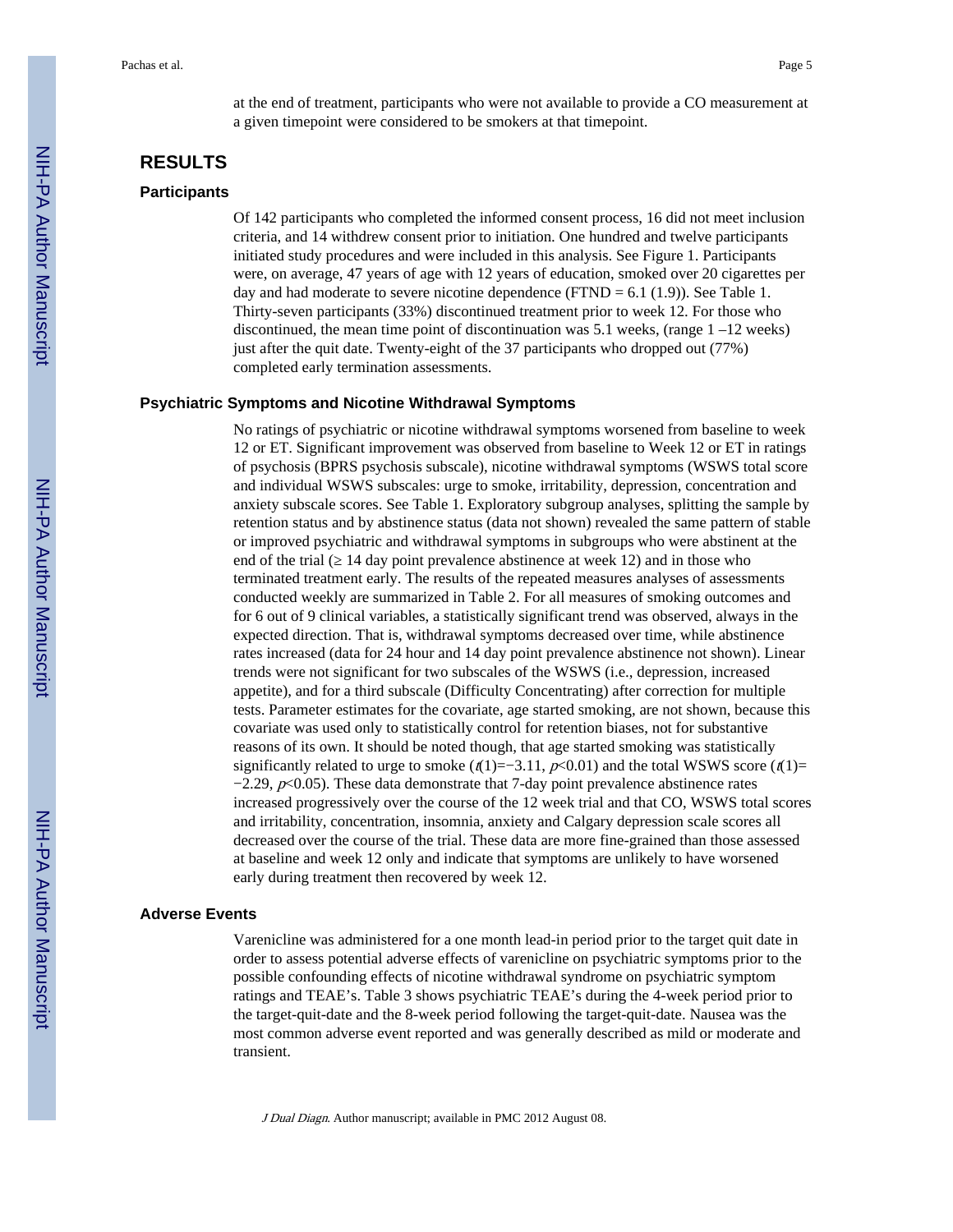Three serious AE's were reported, all voluntary psychiatric hospitalizations. One participant was hospitalized for dysphoric mood associated with exacerbation of chronic psychosocial stressors and considered unrelated to study procedures. This participant had not attained abstinence and was discontinued from the study at week 6. The second participant was hospitalized for dysphoric mood following 7 weeks abstinence. While this AE was considered to be possibly related to study interventions, this participant remained on varenicline and remained abstinent during the hospitalization and completed the study upon discharge. The third participant was hospitalized in study week 3 for paranoia and suicidal ideation. She was discontinued from the study. This was thought by investigators to be precipitated by heavy cocaine use immediately prior to the hospitalization, which could possibly have been related to study interventions. In addition, 12 participants experienced AEs that led to treatment discontinuation: nausea (5), anxiety (2), weight gain (1), depressed mood (1), paranoia (1), suicidal ideation (1), and substance use (1). Weight gain of approximately 5 pounds from baseline to end of treatment was significant. (Table 1)

#### **Smoking Outcomes**

Fifty-three participants (47.3%) achieved ≥2 consecutive weeks biochemically-verified continuous tobacco abstinence at week 12, and 38 participants  $(34%)$  achieved  $\overline{4}$ consecutive weeks of continuous abstinence at week 12. A significant temporal trend for reduction in expired CO and increase in 7-day point prevalence abstinence over time was noted. See Table 2. Expired CO was 22.6 (14.2) ppm at baseline and 9.0 (12.7) ppm at week 12 or ET. Participants who completed the 12-week trial achieved greater reduction in CO (baseline: 22.8 (16.3) ppm, week 12: 5.3 (10.1) ppm than those who terminated early (baseline: 23.7 (13.5) ppm, ET visit 19.2 (13.7) ppm). See Figure 2.

#### **DISCUSSION**

This relatively large, prospective, open study suggests that varenicline combined with CBT may be well-tolerated and effective for smoking cessation in stable, treated outpatient smokers with schizophrenia and nicotine dependence. Over 12 weeks, participants demonstrated increased abstinence rates, and decreased withdrawal symptoms, depressive symptoms and psychosis. The most common AE was transient nausea. The observed improvement in psychiatric symptoms is consistent with other early evidence from prospective trials that varenicline improves mood and cognition in smokers with diagnosis of major depressive disorder, depression or schizophrenia as well as those with no identified psychiatric illness (Patterson, et al., 2009; Philip, et al., 2009; Smith, et al., 2009). There were, however, during both the one-month varenicline lead-in period prior to the quit date, and during the 8-week period following the target quit date, episodic complaints of psychiatric symptoms that are both common nicotine withdrawal symptoms and common symptoms for those with schizophrenia. However, these were generally mild to moderate in severity and were seldom reported on more than one occasion.

The strengths of this study include the prospective nature of the evaluations, structured AE and symptom ratings, and the relatively large number of smokers with schizophrenia assessed. An important implication of the findings are that a medication that is highly effective for smoking cessation in the general population may be well tolerated and effective for smokers with schizophrenia and thus have the potential to reduce a major public health burden in this population with major mental illness and comorbid nicotine dependence. An important limitation is the absence of a placebo control. Because affective components of the nicotine withdrawal syndrome, irritability, anxiety, insomnia and depressed mood, are also common psychiatric symptoms of concern in this population, assessment of psychiatric TEAEs for 4 weeks prior to the target quit date provides information about the effect of varenicline on psychiatric AEs in this population prior to nicotine withdrawal. As expected,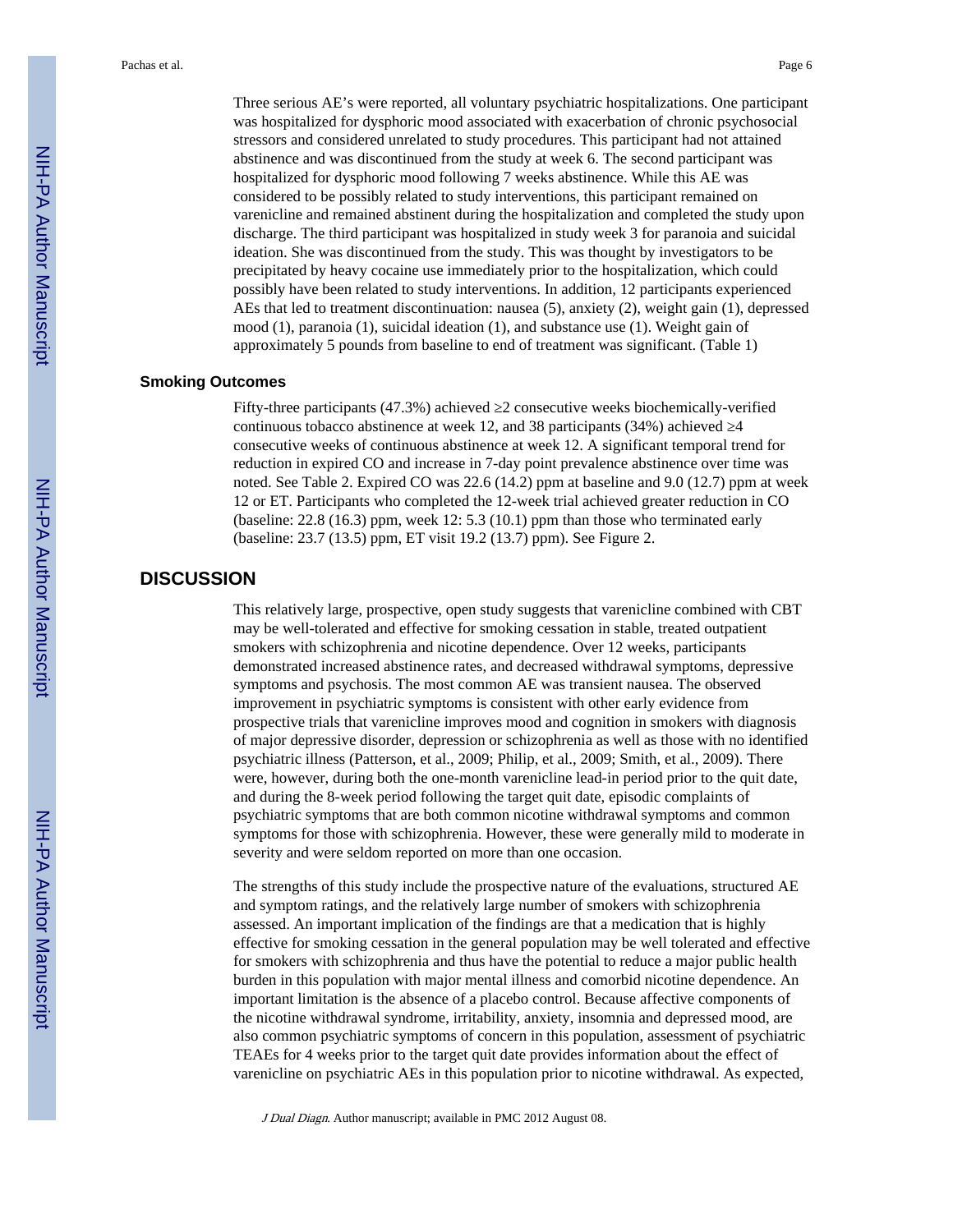there was a small increase in complaints of moderate excitement, agitation, and irritability after the quit date. These were generally time-limited, did not require clinical intervention, and were largely resolved by the week-12 assessment. Study with a placebo comparison group will be critical to allow separation of the effect of medication from that of the nicotine withdrawal syndrome, on the incidence of psychiatric AEs during the course of smoking cessation treatment. Such placebo-controlled studies would also control for the strong association between a diagnosis of nicotine dependence and suicidal behavior among smokers with (Ostacher, et al., 2009; Ostacher, et al., 2006) and without (Bolton & Robinson, 2010) major mental illness.

This study was also limited by the sample size of 112, which confers limited statistical power to detect rare events such as suicidal ideation and attempts. The paired t-tests had sufficient  $(0.80)$  statistical power to detect effects of d=0.30 or larger, but not small effects (Cohen's d=0.20), assuming a medium correlation (0.50) between the pre and post measures. Further, to the degree that symptoms worsened after participants dropped out, the study could only capture an attenuated effect, since no data were available following the ET assessment. The fact that the mean symptom scores were generally lower after baseline, and that temporal trends for symptom ratings all decreased during the study suggests that such a worsening did not take place, but the possibility cannot be ruled out.

Another potential limitation is early termination. Thirty-seven participants (33% of the sample) dropped out. While we obtained ET evaluations on 28 of these participants and while generally drop-out appeared to be associated with failure to quit smoking, no subjects were abstinent at the visit prior to drop out, and ET did not appear to be confounded with safety outcomes, drop-out does limit the generalizability of results. The trial included stable, antipsychotic-treated outpatient smokers with schizophrenia, and results are generalizable to this subgroup, who may have been relatively protected from psychiatric AE's by stable antipsychotic treatment. It is also possible that improvement in psychiatric symptoms observed over time in this study could be due to abstinence-associated increases in antipsychotic drug levels due to reduced hepatic metabolic rate for some antipsychotic medications. While improvement in psychosis, irritability and anxiety was observed in those who did not quit smoking, this group reduced smoking, which could have increased serum concentration of some antipsychotic medications. Also, because participants in this study received twelve weekly one hour sessions of CBT for smoking cessation that included careful safety monitoring, these results may not generalize to the context of minimal counseling support and less frequent follow-up common in many health care settings.

#### **Conclusion**

The results of this prospective study suggest that 12 weeks of varenicline treatment may be well tolerated and effective for smoking cessation in stable outpatient smokers with schizophrenia. Based on these and previously published results, limitation of varenicline prescribing in this population requires closer scrutiny in order to achieve a proper balance between potential health benefits and potential psychiatric adverse events.

#### **Acknowledgments**

Funded by R01 DA021245 (Evins) and K24 DA030443 (Evins) Study medication was provided by Pfizer.

Supported by NIDA R01 DA021245, Smoking Cessation and Relapse Prevention in Patients with Schizophrenia (Evins) and NIDA K24 DA030443 (Evins). Study medication was provided by Pfizer, Inc.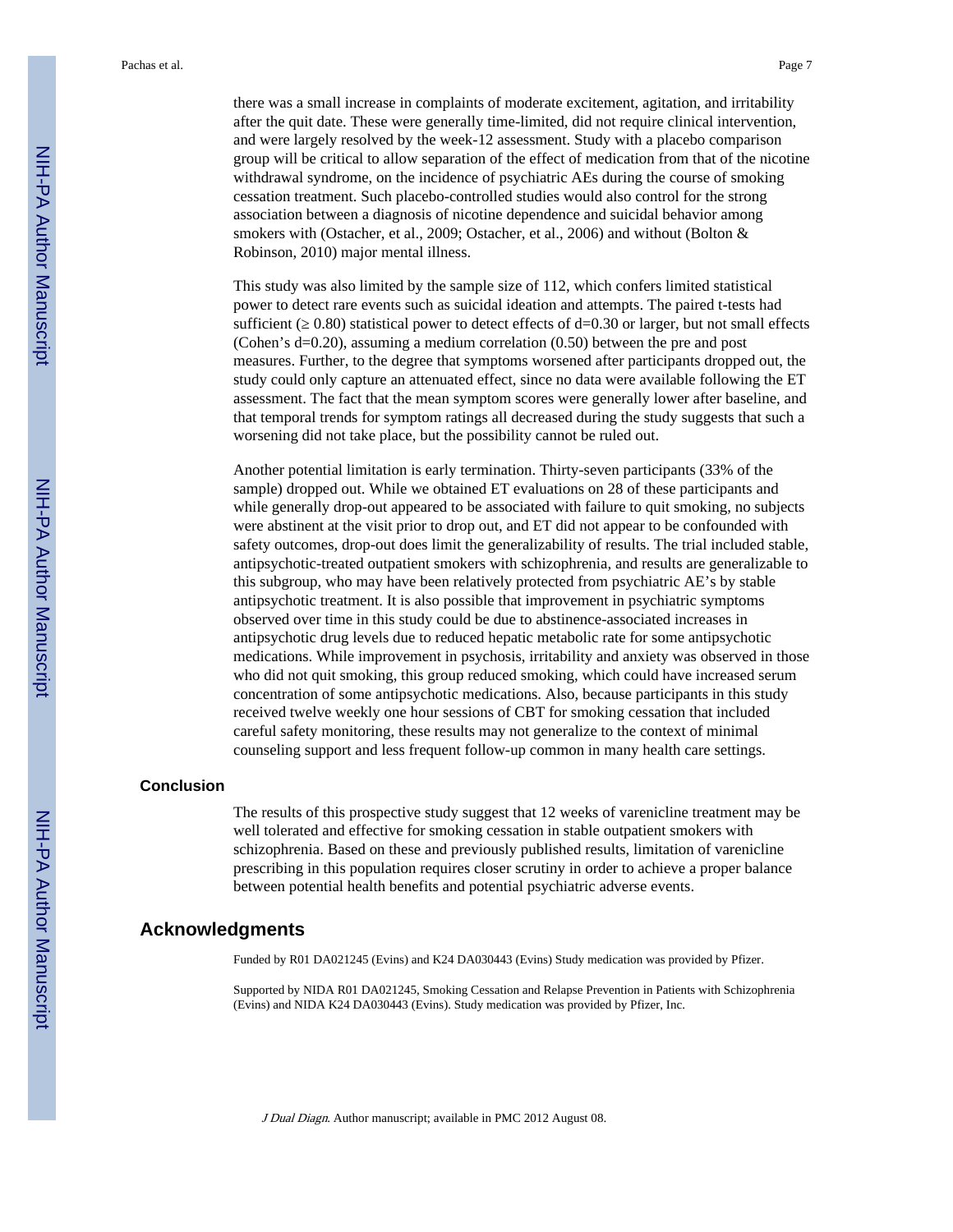#### **References**

- Addington D, Addington J, Maticka-Tyndale E. Assessing depression in schizophrenia: the Calgary Depression Scale. Br J Psychiatry Suppl. 1993; 22:39–44. [PubMed: 8110442]
- Andreasen NC. The Scale for the Assessment of Negative Symptoms (SANS): conceptual and theoretical foundations. Br J Psychiatry Suppl. 1989; (7):49–58. [PubMed: 2695141]
- Anghelescu I. Successful smoking cessation and improvement of negative symptoms with varenicline in a stable schizophrenia patient. J Neuropsychiatry Clin Neurosci. 2009; 21(1):102–103. [PubMed: 19359464]
- Aubin HJ, Bobak A, Britton JR, Oncken C, Billing CB Jr, Gong J, et al. Varenicline versus transdermal nicotine patch for smoking cessation: results from a randomised open-label trial. Thorax. 2008; 63(8):717–724. [PubMed: 18263663]
- Benjamini Y, Hochberg Y. Controlling the false discovery rate: a practical and powerful approach to multiple testing. Journal of the Royal Statistical Society: Series B (Methodological). 1995; 57(1): 289–300.
- Bobes J, Arango C, Garcia-Garcia M, Rejas J. Healthy lifestyle habits and 10-year cardiovascular risk in schizophrenia spectrum disorders: an analysis of the impact of smoking tobacco in the CLAMORS schizophrenia cohort. Schizophr Res. 2010; 119(1–3):101–109. [PubMed: 20219322]
- Bolton JM, Robinson J. Population-attributable fractions of Axis I and Axis II mental disorders for suicide attempts: findings from a representative sample of the adult, noninstitutionalized US population. Am J Public Health. 2010; 100(12):2473–2480. [PubMed: 21068419]
- Culhane MA, Schoenfeld DA, Barr RS, Cather C, Deckersbach T, Freudenreich O, et al. Predictors of early abstinence in smokers with schizophrenia. J Clin Psychiatry. 2008; 69(11):1743–1750. [PubMed: 19026259]
- de Leon J, Diaz FJ. A meta-analysis of worldwide studies demonstrates an association between schizophrenia and tobacco smoking behaviors. Schizophr Res. 2005; 76(2–3):135–157. [PubMed: 15949648]
- Dutra SJ, Stoeckel LE, Carlini SV, Pizzagalli DA, Evins AE. Varenicline as a smoking cessation aid in schizophrenia: effects on smoking behavior and reward sensitivity. Psychopharmacology (Berl). 2011
- Evins AE, Cather C, Culhane MA, Birnbaum A, Horowitz J, Hsieh E, et al. A 12-week double-blind, placebo-controlled study of bupropion sr added to high-dose dual nicotine replacement therapy for smoking cessation or reduction in schizophrenia. J Clin Psychopharmacol. 2007; 27(4):380–386. [PubMed: 17632223]
- Evins AE, Cather C, Deckersbach T, Freudenreich O, Culhane MA, Olm-Shipman CM, et al. A double-blind placebo-controlled trial of bupropion sustained-release for smoking cessation in schizophrenia. J Clin Psychopharmacol. 2005; 25(3):218–225. [PubMed: 15876899]
- Evins AE, Goff DC. Varenicline treatment for smokers with schizophrenia: a case series. J Clin Psychiatry. 2008; 69(6):1016. [PubMed: 18683999]
- Fatemi SH. Varenicline efficacy and tolerability in a subject with schizophrenia. Schizophr Res. 2008; 103(1–3):328–329. [PubMed: 18572388]
- Freedman R. Exacerbation of schizophrenia by varenicline. Am J Psychiatry. 2007; 164(8):1269. [PubMed: 17671295]
- Gonzales D, Rennard SI, Nides M, Oncken C, Azoulay S, Billing CB, et al. Varenicline, an alpha4beta2 nicotinic acetylcholine receptor partial agonist, vs sustained-release bupropion and placebo for smoking cessation: a randomized controlled trial. JAMA. 2006; 296(1):47–55. [PubMed: 16820546]
- Graham JW. Missing data analysis: making it work in the real world. Annu Rev Psychol. 2009; 60:549–576. [PubMed: 18652544]
- Grosshans M, Mutschler J, Hermann D, Mann K, Diehl A. Reduced affective symptoms during tobacco dependence treatment with varenicline. Addiction. 2009; 104(5):859–861. [PubMed: 19413797]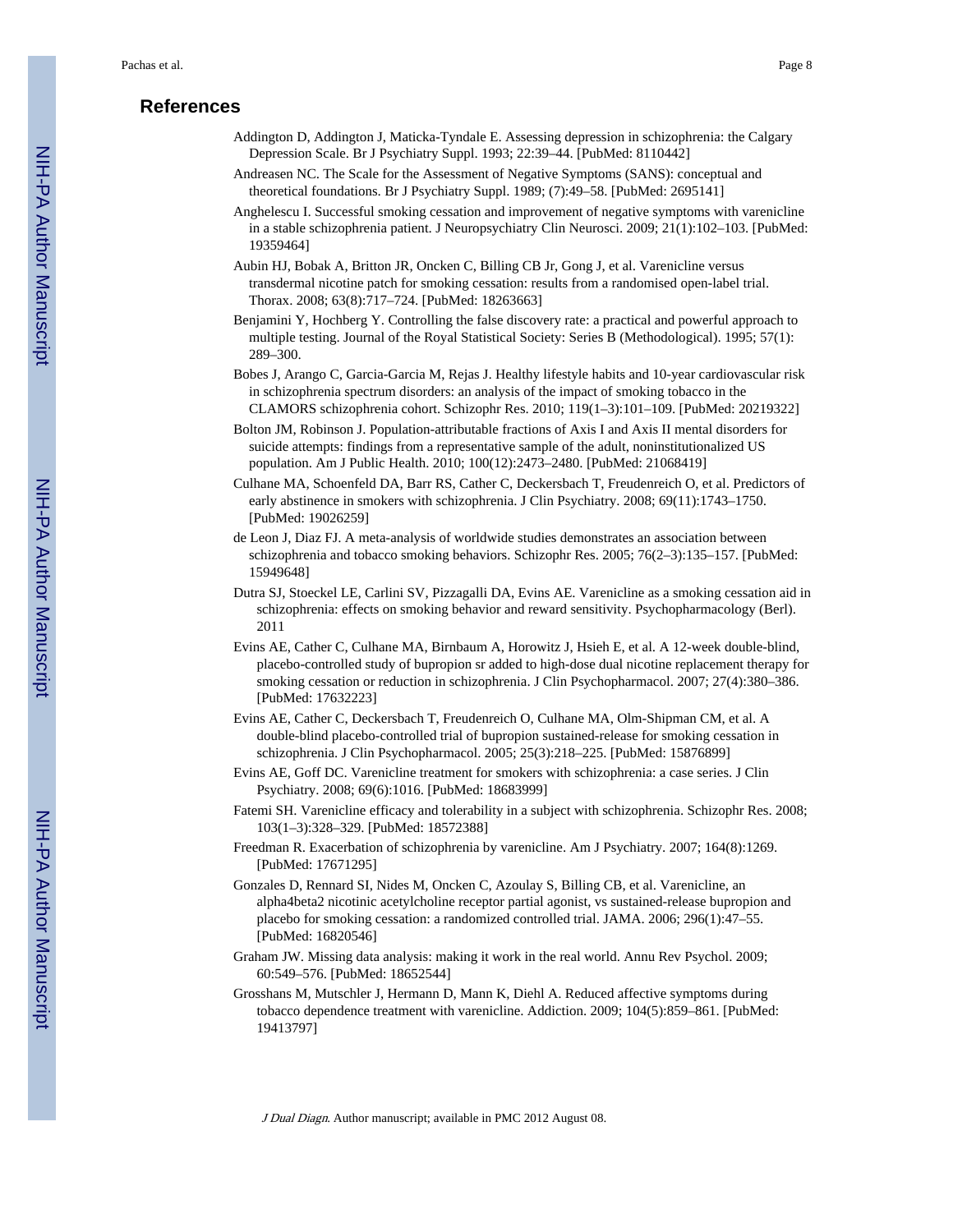- Heatherton TF, Kozlowski LT, Frecker RC, Fagerstrom KO. The Fagerstrom Test for Nicotine Dependence: a revision of the Fagerstrom Tolerance Questionnaire. Br J Addict. 1991; 86(9): 1119–1127. [PubMed: 1932883]
- Hennekens CH, Hennekens AR, Hollar D, Casey DE. Schizophrenia and increased risks of cardiovascular disease. Am Heart J. 2005; 150(6):1115–1121. [PubMed: 16338246]
- Hughes JR, Keely JP, Niaura RS, Ossip-Klein DJ, Richmond RL, Swan GE. Measures of abstinence in clinical trials: issues and recommendations. Nicotine Tob Res. 2003; 5(1):13–25. [PubMed: 12745503]
- Jorenby DE, Hays JT, Rigotti NA, Azoulay S, Watsky EJ, Williams KE, et al. Efficacy of varenicline, an alpha4beta2 nicotinic acetylcholine receptor partial agonist, vs placebo or sustained-release bupropion for smoking cessation: a randomized controlled trial. JAMA. 2006; 296(1):56–63. [PubMed: 16820547]
- Keating GM, Lyseng-Williamson KA. Varenicline: a pharmacoeconomic review of its use as an aid to smoking cessation. Pharmacoeconomics. 2010; 28(3):231–254. [PubMed: 20108995]
- Kohen I, Kremen N. Varenicline-induced manic episode in a patient with bipolar disorder. Am J Psychiatry. 2007; 164(8):1269–1270. [PubMed: 17671294]
- Liang KY, Zeger SL. Longitudinal data analysis using generalized linear models. Biometrika. 1986; 73:13–22.
- Mauer, B. Morbidity and Mortality in People with Serious Mental Illness. Alexandria, VA: National Association of State Mental Health Program Directors (NASMHPD) Medical Directors Council; 2006.
- May AC, Rose D. Varenicline withdrawal-induced delirium with psychosis. Am J Psychiatry. 2010; 167(6):720–721. [PubMed: 20516169]
- McClure JB, Swan GE, Catz SL, Jack L, Javitz H, McAfee T, et al. Smoking outcome by psychiatric history after behavioral and varenicline treatment. J Subst Abuse Treat. 2010; 38(4):394–402. [PubMed: 20363092]
- McClure JB, Swan GE, Jack L, Catz SL, Zbikowski SM, McAfee TA, et al. Mood, side-effects and smoking outcomes among persons with and without probable lifetime depression taking varenicline. J Gen Intern Med. 2009; 24(5):563–569. [PubMed: 19238488]
- Mihalak KB, Carroll FI, Luetje CW. Varenicline is a partial agonist at alpha4beta2 and a full agonist at alpha7 neuronal nicotinic receptors. Mol Pharmacol. 2006; 70(3):801–805. [PubMed: 16766716]
- Nakamura M, Oshima A, Fujimoto Y, Maruyama N, Ishibashi T, Reeves KR. Efficacy and tolerability of varenicline, an alpha4beta2 nicotinic acetylcholine receptor partial agonist, in a 12-week, randomized, placebo-controlled, dose-response study with 40-week follow-up for smoking cessation in Japanese smokers. Clin Ther. 2007; 29(6):1040–1056. [PubMed: 17692720]
- Niaura R, Hays JT, Jorenby DE, Leone FT, Pappas JE, Reeves KR, et al. The efficacy and safety of varenicline for smoking cessation using a flexible dosing strategy in adult smokers: a randomized controlled trial. Curr Med Res Opin. 2008; 24(7):1931–1941. [PubMed: 18513462]
- Nides M, Oncken C, Gonzales D, Rennard S, Watsky EJ, Anziano R, et al. Smoking cessation with varenicline, a selective alpha4beta2 nicotinic receptor partial agonist: results from a 7-week, randomized, placebo- and bupropion-controlled trial with 1-year follow-up. Arch Intern Med. 2006; 166(15):1561–1568. [PubMed: 16908788]
- Olincy A, Young DA, Freedman R. Increased levels of the nicotine metabolite cotinine in schizophrenic smokers compared to other smokers. Biol Psychiatry. 1997; 42(1):1–5. [PubMed: 9193735]
- Oncken C, Gonzales D, Nides M, Rennard S, Watsky E, Billing CB, et al. Efficacy and safety of the novel selective nicotinic acetylcholine receptor partial agonist, varenicline, for smoking cessation. Arch Intern Med. 2006; 166(15):1571–1577. [PubMed: 16908789]
- Ostacher MJ, Lebeau RT, Perlis RH, Nierenberg AA, Lund HG, Moshier SJ, et al. Cigarette smoking is associated with suicidality in bipolar disorder. Bipolar Disord. 2009; 11(7):766–771. [PubMed: 19840000]
- Ostacher MJ, Nierenberg AA, Perlis RH, Eidelman P, Borrelli DJ, Tran TB, et al. The relationship between smoking and suicidal behavior, comorbidity, and course of illness in bipolar disorder. J Clin Psychiatry. 2006; 67(12):1907–1911. [PubMed: 17194268]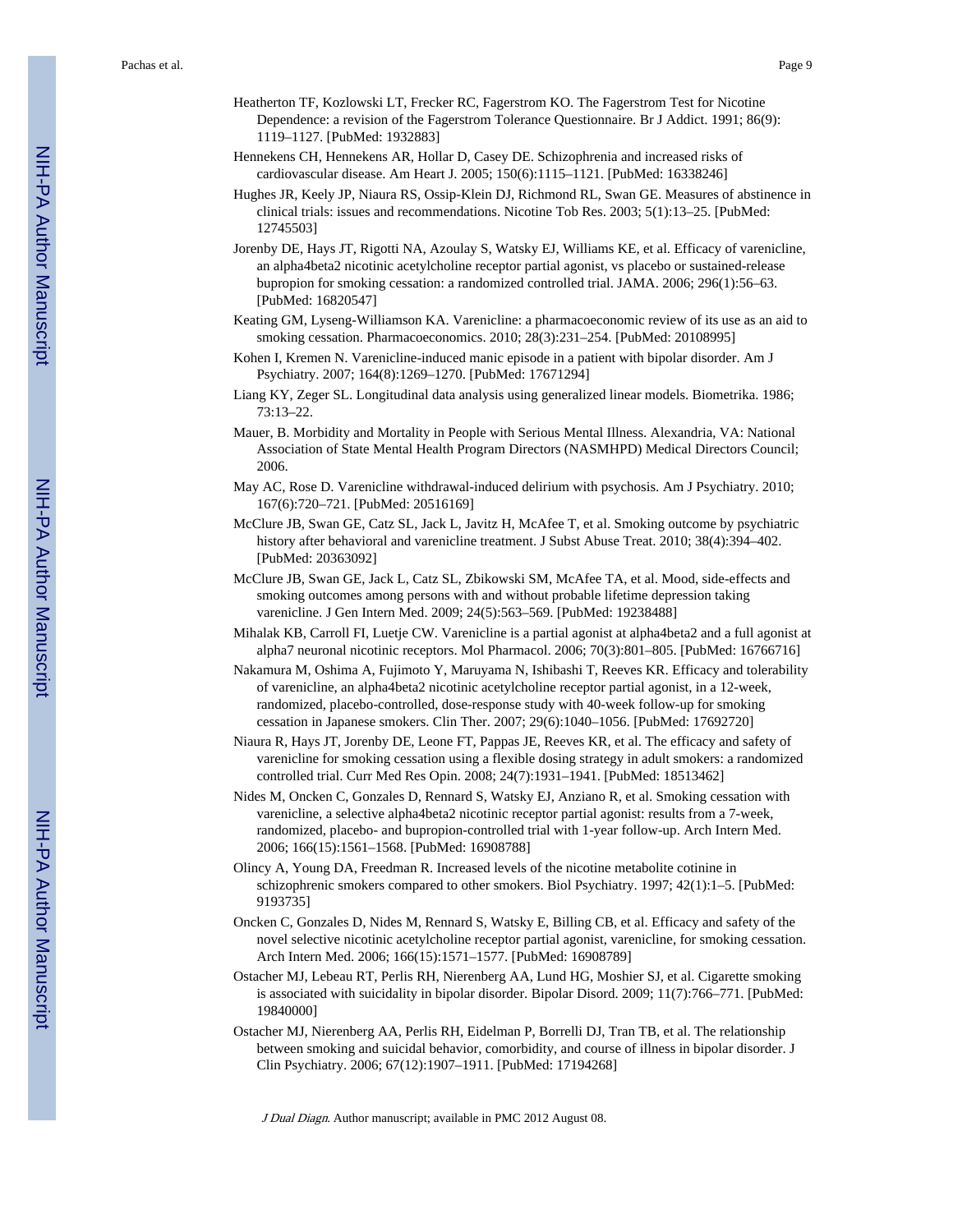- Overall JE, Gorham DR. The brief psychiatric rating scale (BPRS). Psychological Reports. 1962; 10:799–812.
- Patterson F, Jepson C, Strasser AA, Loughead J, Perkins KA, Gur RC, et al. Varenicline improves mood and cognition during smoking abstinence. Biol Psychiatry. 2009; 65(2):144–149. [PubMed: 18842256]
- Philip NS, Carpenter LL, Tyrka AR, Whiteley LB, Price LH. Varenicline augmentation in depressed smokers: an 8-week, open-label study. J Clin Psychiatry. 2009; 70(7):1026–1031. [PubMed: 19323966]
- Prochaska JJ. Failure to treat tobacco use in mental health and addiction treatment settings: a form of harm reduction? Drug Alcohol Depend. 2010; 110(3):177–182. [PubMed: 20378281]
- Purvis TL, Mambourg SE, Balvanz TM, Magallon HE, Pham RH. Safety and effectiveness of varenicline in a veteran population with a high prevalence of mental illness. Ann Pharmacother. 2009; 43(5):862–867. [PubMed: 19383936]
- Rigotti NA, Pipe AL, Benowitz NL, Arteaga C, Garza D, Tonstad S. Efficacy and safety of varenicline for smoking cessation in patients with cardiovascular disease: a randomized trial. Circulation. 2010; 121(2):221–229. [PubMed: 20048210]
- Smith RC, Lindenmayer JP, Davis JM, Cornwell J, Noth K, Gupta S, et al. Cognitive and antismoking effects of varenicline in patients with schizophrenia or schizoaffective disorder. Schizophr Res. 2009; 110(1–3):149–155. [PubMed: 19251401]
- Stapleton JA, Watson L, Spirling LI, Smith R, Milbrandt A, Ratcliffe M, et al. Varenicline in the routine treatment of tobacco dependence: a pre-post comparison with nicotine replacement therapy and an evaluation in those with mental illness. Addiction. 2008; 103(1):146–154. [PubMed: 18028247]
- Tonstad S, Davies S, Flammer M, Russ C, Hughes J. Psychiatric adverse events in randomized, double-blind, placebo-controlled clinical trials of varenicline: a pooled analysis. Drug Saf. 2010; 33(4):289–301. [PubMed: 20297861]
- Tsai ST, Cho HJ, Cheng HS, Kim CH, Hsueh KC, Billing CB Jr, et al. A randomized, placebocontrolled trial of varenicline, a selective alpha4beta2 nicotinic acetylcholine receptor partial agonist, as a new therapy for smoking cessation in Asian smokers. Clin Ther. 2007; 29(6):1027– 1039. [PubMed: 17692719]
- Tsukahara H, Noda K, Saku K. A randomized controlled open comparative trial of varenicline vs nicotine patch in adult smokers: efficacy, safety and withdrawal symptoms (the VN-SEESAW study). Circ J. 2010; 74(4):771–778. [PubMed: 20154405]
- Wang C, Xiao D, Chan KP, Pothirat C, Garza D, Davies S. Varenicline for smoking cessation: a placebo-controlled, randomized study. Respirology. 2009; 14(3):384–392. [PubMed: 19192221]
- Weiner E, Buchholz A, Coffay A, Liu F, McMahon RP, Buchanan RW, et al. Varenicline for smoking cessation in people with schizophrenia: a double blind randomized pilot study. Schizophr Res. 2011; 129(1):94–95. [PubMed: 21376537]
- Welsch SK, Smith SS, Wetter DW, Jorenby DE, Fiore MC, Baker TB. Development and validation of the Wisconsin Smoking Withdrawal Scale. Exp Clin Psychopharmacol. 1999; 7(4):354–361. [PubMed: 10609970]
- Williams JM, Gandhi KK, Lu SE, Kumar S, Shen J, Foulds J, et al. Higher nicotine levels in schizophrenia compared with controls after smoking a single cigarette. Nicotine Tob Res. 2010; 12(8):855–859. [PubMed: 20584771]
- Zeger SL, Liang KY. Longitudinal data analysis for discrete and continuous outcomes. Biometrics. 1986; 42(1):121–130. [PubMed: 3719049]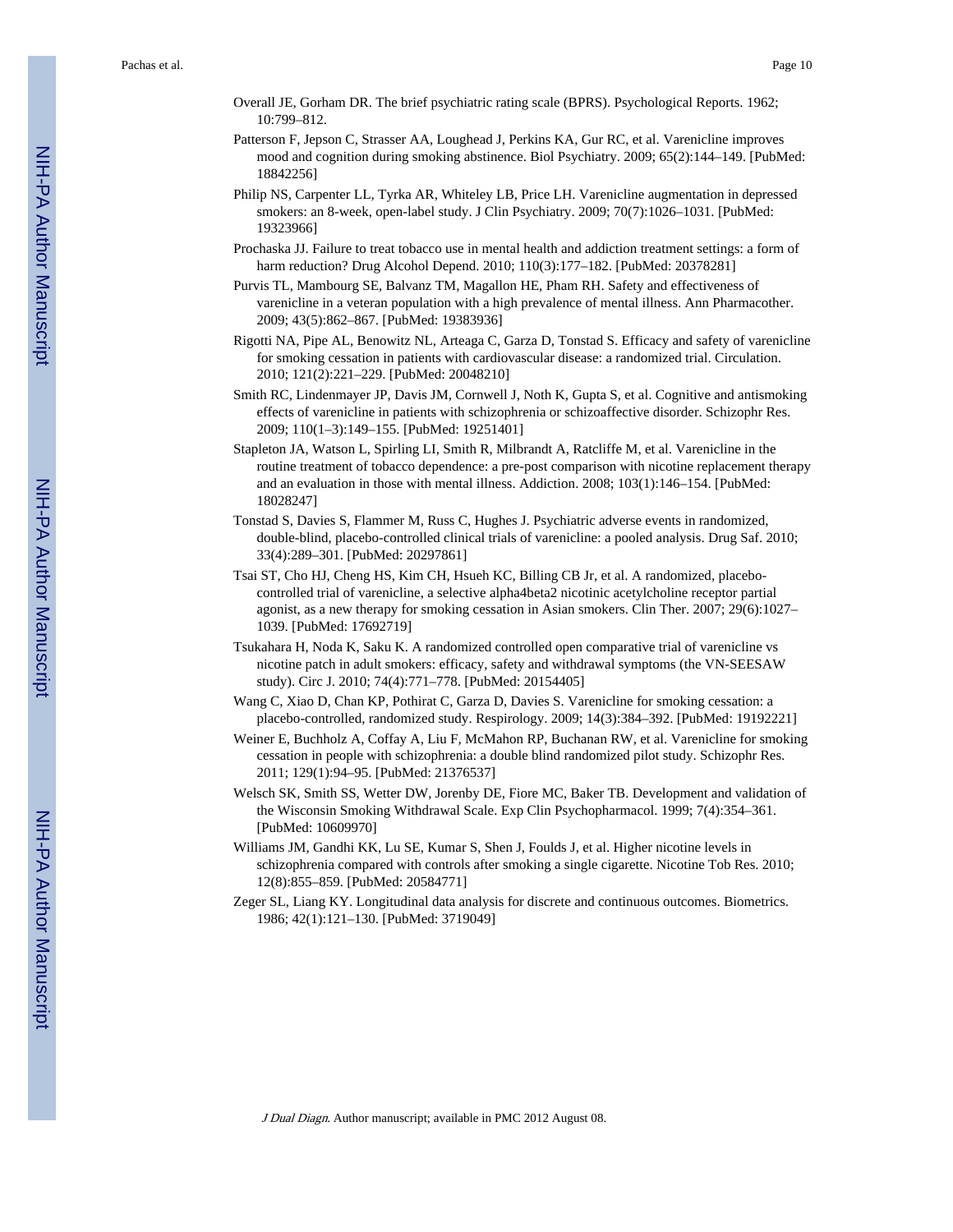

**Figure 1.** Enrollment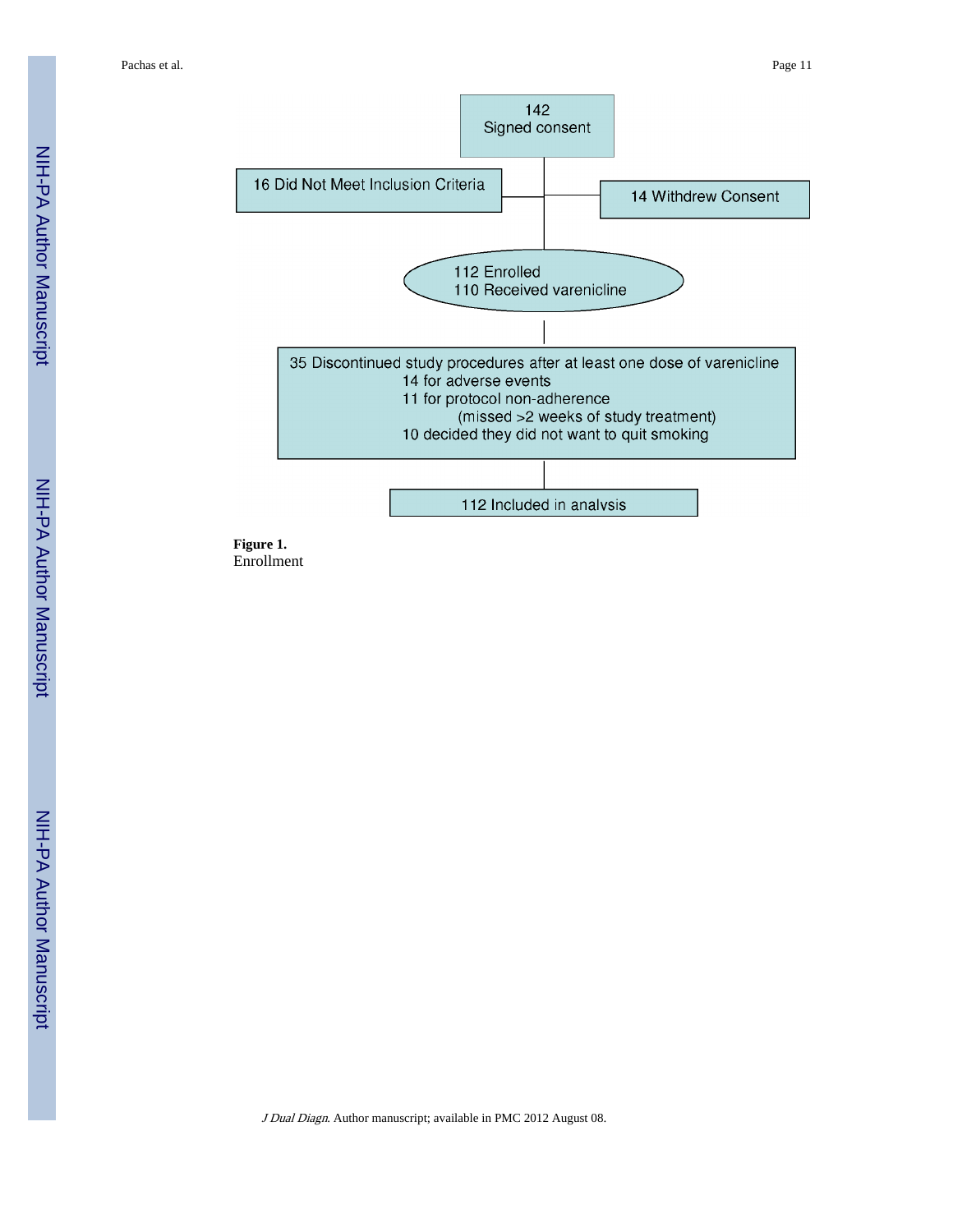Pachas et al. Page 12



Error Bars: +/- 2 SE

#### **Figure 2.**

Expired carbon monoxide among participants who attained at least 14-day continuous abstinence at the end of treatment and those who did not, observed samples. Arrow indicates target-quit date.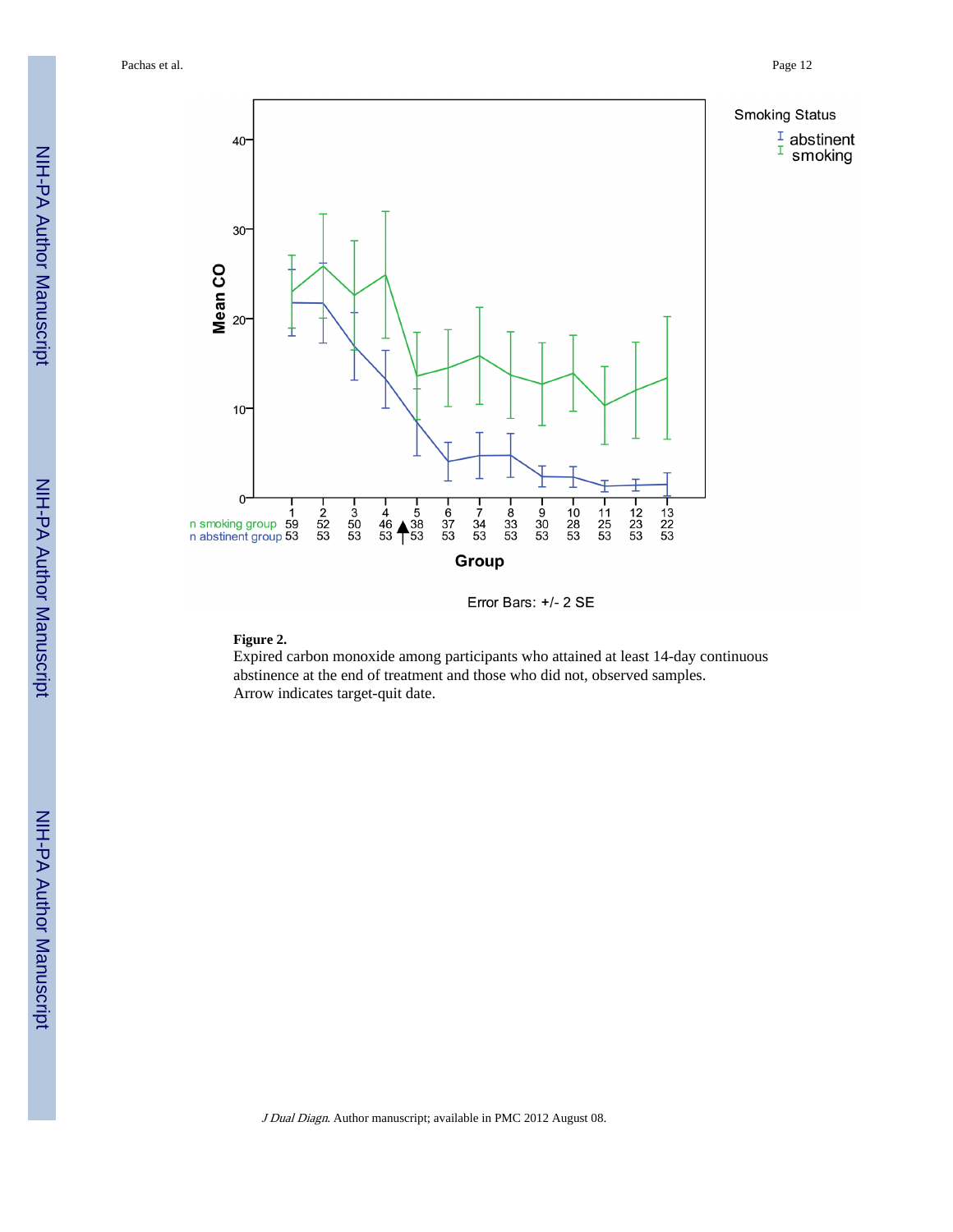#### **Table 1**

Demographics and Smoking History and Psychiatric and Nicotine Withdrawal Ratings

|                                  | <b>Baseline</b>   | <b>Endpoint</b> | t          |
|----------------------------------|-------------------|-----------------|------------|
| Age                              | 47.2 (10) years   |                 |            |
| Sex                              | 44 (39.3%) female |                 |            |
| Education                        | 12.2 (2.8) years  |                 |            |
| Race                             |                   |                 |            |
| African American                 | 16 (14.3%)        |                 |            |
| Caucasian                        | 84 (75%)          |                 |            |
| Other                            | 12 (10.7%)        |                 |            |
| <b>Marital Status</b>            |                   |                 |            |
| Single                           | 73 (65%)          |                 |            |
| Married                          | 9(8%)             |                 |            |
| Divorced                         | 23 (21%)          |                 |            |
| Widowed                          | $6(5.4\%)$        |                 |            |
| <b>Employment Status</b>         |                   |                 |            |
| Disabled                         | 67 (59.8%)        |                 |            |
| Unemployed                       | 13 (11.6%)        |                 |            |
| Working part-time                | $27(24.1\%)$      |                 |            |
| Working full-time                | $4(4.0\%)$        |                 |            |
| <b>FTND</b>                      | 6.1(1.9)          |                 |            |
| Age began daily smoking          | $17.5(5.8)$ years |                 |            |
| Years of regular smoking         | 27.7 (11.2)       |                 |            |
| Cigarettes per day               | 25.2 (13.5)       |                 |            |
| <b>BPRS</b> Total                | 53.6 (14.6)       | 51.76 (14.0)    | 1.643      |
| <b>BPRS</b> -Psychosis           | 14.21 (6.95)      | 12.87 (6.39)    | $2.815*$   |
| <b>SANS Total</b>                | 39.92 (15.03)     | 40.92 (15.90)   | $-0.914$   |
| <b>CDSS Total</b>                | 4.23 (3.13)       | 3.65 (3.99)     | 1.511      |
| WSWS Total                       | 59.09 (11.54)     | 50.77 (12.90)   | $6.808*$   |
| WSWS - Urge to Smoke             | 11.85 (2.104)     | 8.2(4.02)       | $8.718*$   |
| WSWS - Irritability              | 5.62(2.45)        | 4.46 (2.92)     | 4.392 $*$  |
| WSWS -Depression                 | 6.61(3.14)        | 5.8(2.99)       | $2.677*$   |
| <b>WSWS</b> - Increased Appetite | 11.79 (3.46)      | 11.88 (3.56)    | $-0.245$   |
| WSWS -Difficulty                 | 5.86 (2.58)       | 5.15 (2.39)     | $3.529*$   |
| Concentrating                    |                   |                 |            |
| WSWS-Insomnia                    | 8.52 (3.66)       | 8.25 (3.87)     | 0.706      |
| WSWS-Anxiety                     | 8.84 (2.82)       | 7.04(2.69)      | $6.194*$   |
| Weight (lbs)                     | 202.59 (44.35)    | 207.6 (45.4)    | $-5.374$ * |
| CO                               | 23.04 (15.52)     | 9.03 (12.74)    | $8.872*$   |

 $p < 0.01$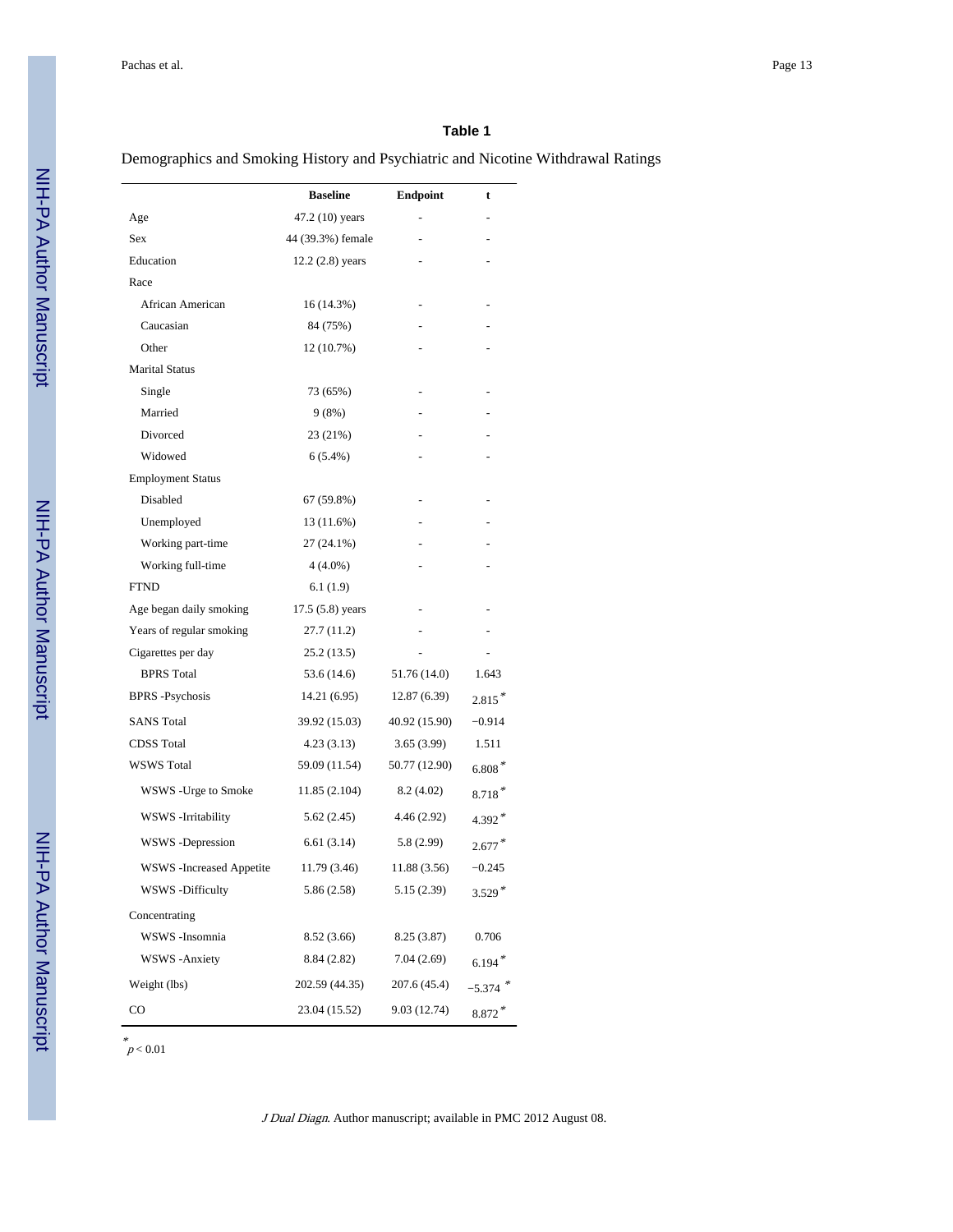**Table 2**

| יונטו בב ווט וא                                                                |
|--------------------------------------------------------------------------------|
| d                                                                              |
|                                                                                |
| hanna wan                                                                      |
| .<br>.<br>.                                                                    |
|                                                                                |
|                                                                                |
|                                                                                |
| Parameter estimates for outcomes measured weekly over I<br>)<br>1<br>י מתמחיני |

| Outcome Variable                       |         | Intercept |                          |         | Slope |            | Model   |
|----------------------------------------|---------|-----------|--------------------------|---------|-------|------------|---------|
|                                        | Est     | SE        | $t$ or $z$               | Est     | SE    | $t$ or $z$ |         |
| 8                                      | 1.22    | 0.33      | $3.7$ **                 | $-0.03$ | 0.01  | $-2.8$ **  | Poisson |
| Abstinent for at least the prior7 days | $-3.54$ | 0.60      | $-5.9$ **                | 0.34    | 0.03  | $12.7$ **  | Binary  |
| WSWS-Total                             | 60.92   | 2.54      | $24.0$ **                | $-0.65$ | 0.15  | $-4.3$ **  | Normal  |
| Urge to Smoke-WSWS                     | 12.39   | 0.66      | $18.7$ $^{\ast\ast}$     | $-0.29$ | 0.04  | $-7.0$ **  | Normal  |
| Irritability -WSWS                     | 5.24    | 0.44      | $11.9***$                | $-0.06$ | 0.03  | $-2.1$ *   | Normal  |
| Depression - WSWS                      | 6.64    | 0.52      | $12.9***$                | $-0.04$ | 0.03  | $-1.2$     | Normal  |
| Increased Appetite -WSWS               | 12.22   | 0.65      | $18.7$ $^{\ast\ast}$     | 0.01    | 0.04  | 0.2        | Normal  |
| Diff. Concentrating -WSWS              | 6.45    | 0.50      | $12.9***$                | $-0.06$ | 0.03  | $-2.0$     | Normal  |
| Insomnia - WSWS                        | 8.25    | 0.61      | $13.5***$                | $-0.09$ | 0.04  | $-2.4$ *   | Normal  |
| Anxiety -WSWS                          | 8.67    | 0.52      | $16.7$ $\overset{***}{}$ | $-0.10$ | 0.03  | $-3.1$ **  | Normal  |
| Calgary Depression Scale -Total        | 3.53    | 0.20      | 17.9 **                  | $-0.14$ | 0.01  | $-9.5$ **  | Poisson |

 $p < 0.05$ ,<br>\*\*  $p < 0.01$